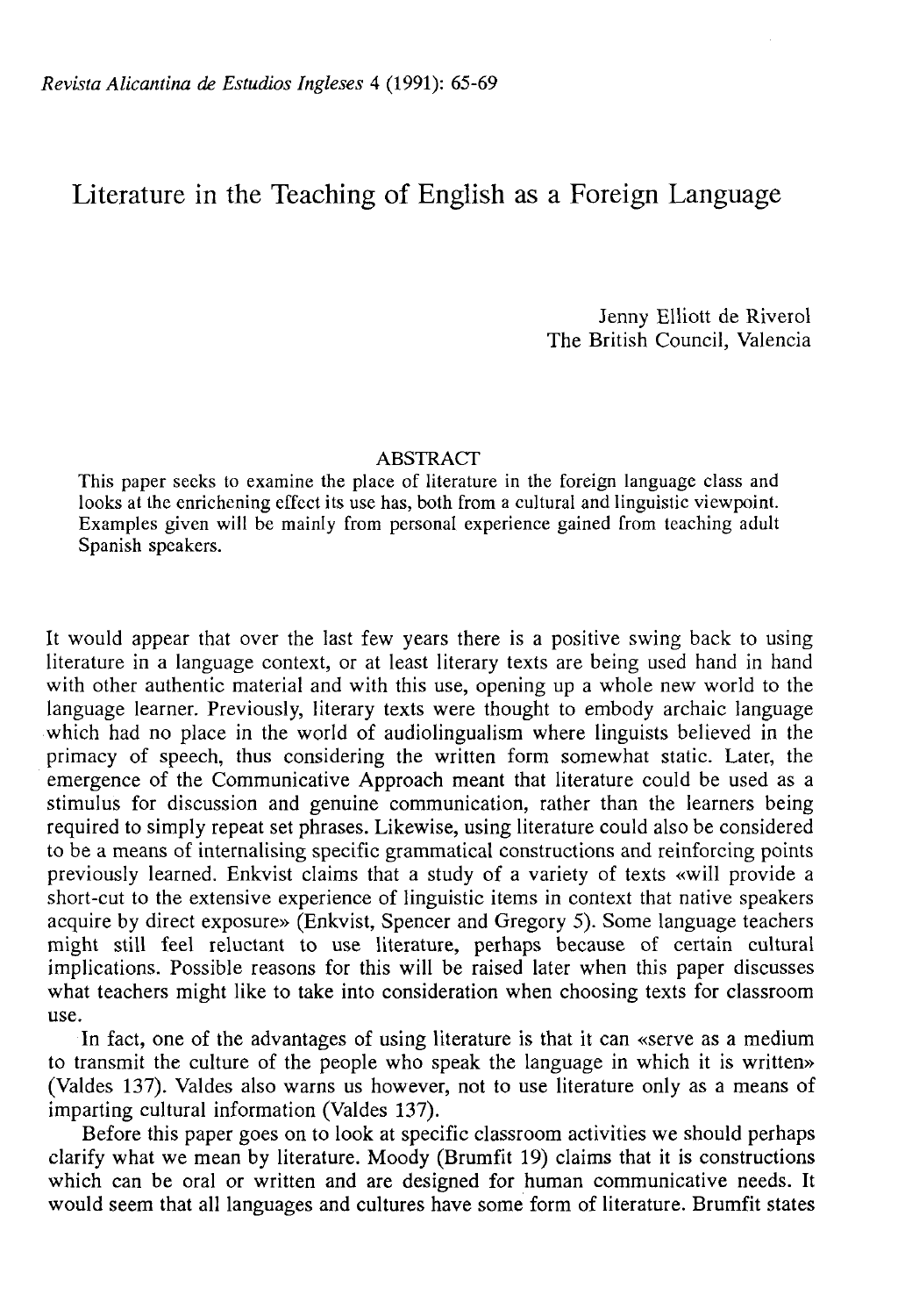that any work of literature «is a language act which exploits the resources of the time and place in which is it written» (Brumfit *Language and Literature Teaching* 116). This appears to be a widely accepted definition in that literature is somehow enduring and not ephemeral. However, its meaning does not remain static since «a literary work can transcend both time and culture to speak directly to a reader in another country or a different period of history» (Collie and Slater 3). Literature then provides us with authentic language—works which have not been written specifically with the foreign learner in mind. Recent course materials incorpórate examples of authentic language in the text book, such as cartoons, advertisements, tickets, timetables and so on. Thus, literature provides the learner with another example of such authentic material.

The language teacher will probably encourage the learner to read widely anyway, beginning perhaps with simplified readers and going on to light fiction and then more complex works. The line bétween the latter and literature may not be easy to define. Indeed some linguists claim that there is no such thing as literary language (Brumfit and Carter 6) but rather, that language may be used in a literary way even though they might not agree with the term 'literary language.' We are reminded by Hill that texts chosen for use need not necessarily be «Great Literature» (Hill 15). We should also be aware that even though literature may be a rich source of linguistic variety, the teacher should not turn each text into a series of language exercises since we would not wish to mar the leamer's enjoyment.

Choosing a text to be used in the classroom should be carefully considered. One of the objections to using literary texts which we have already observed has been that they might enbody language which is not typical of everyday life, ñor might it be like the language encountered in modern textbooks. Linguistic and stylistic appropriacy does, of course, have to be considered. The teacher might also take into account the needs and abilities of the learner group, and also analyse the amount of background information required for a true appreciation of the text. An appropriate choice of text will provide the leamers with examples of many features of the written language—the structure of sentences, the variety of form, the different ways of connecting ideas. This will enrich their own writing skills.A literary text might also provide the stimulus for oral work and encourage students to be aware of the vast range of language which is incorporated in a particular text. Likewise, the need to use the imagination when discussing literature «enables the leamers to shift their attention beyond the more mechanical aspects of the foreign language system» (Collie and Slater 5). The learner may find himself completely absorbed by the work and this will lead to a high motivation level making the activity memorable and enjoyable.

When considering the abilities of the leamers perhaps we should establish that a language minimum is desirable, both to be able to respond personally in the second language and to recognize particular aspects of language use. However, with beginner groups one might use limericks in order to practise particular sounds. The leamers are given copies of the limerick with the final word in each line missing. The missing words are mixed up at the bottom of the page and the phoneme sign is written where the missing words should be placed. In groups the leamers practise saying the words and write them in the spaces. This is merely a pronunciation exercise; the learners are not required to be able to understand the piece as a whole: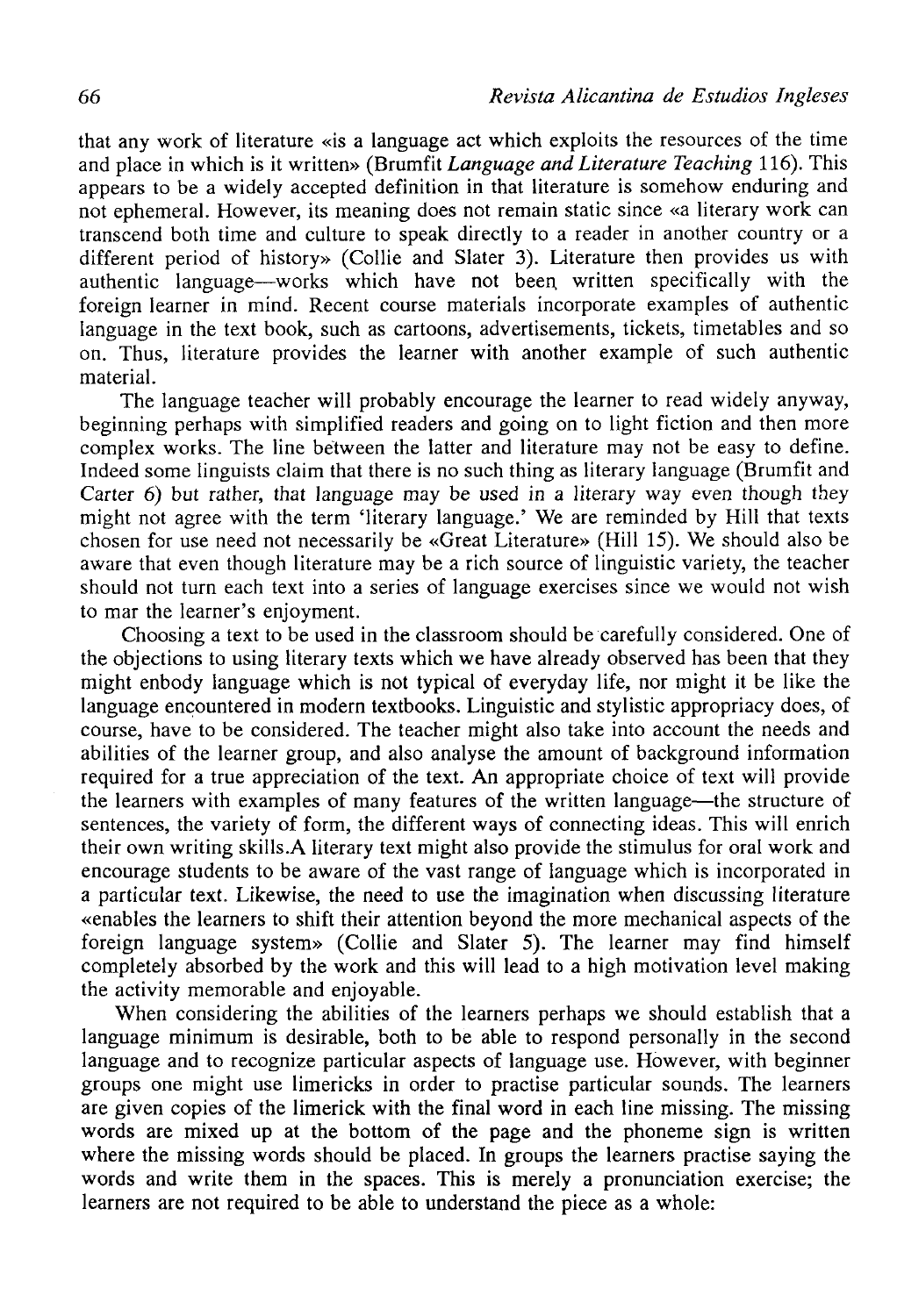There was a faith healer of  $\dots$  /di:l/ Who said, «Although pain isn't .....  $/ri:1/$ If I sit on a  $\ldots$  /pin/ And it punctures my ..... /skin/<br>I dislike what I fancy I ....... /fi:l/ (from *Poem into Poem*, author unknown)

(Deal, real, pin, skin and feel are the missing words)

In the above exercise the learners will be communicating in the mother tongue even though the missing words will be said in the target language. However, the activity is usually fun and therefore motivating.

Cultural implications should also be considered when planning teaching materials which involve literature. Shared history, religion or literary tradition make cross referencing easier. Similarly, literary convention will also enable cultural cross reference, for example the sonnet is a common format in most of Europe. Prose extracts, short stories or poems might be suitable for use in the language classroom simply because of the limitation of time available. Poetry has an immediate appeal since it has universality with common themes, albeit their treatment being different. The conventions governing the language of poetry are likewise familiar; rhythm, rhyme, metre and the like.

When choosing literary texts for use with Spanish adults, I have therefore considered the above points. I have tended to choose works which also might be read in Spanish translation or which perhaps have been made into films and shown in cinemas in Spain. A recent theatre production of *Alice in Wonderland,* which is also familiar in Spanish culture, prompted me to use an extract from the work in class. The Jabberwocky, from the same work, is usually found to be highly amusing and original and requires the learners to discuss which words exist and which ones are nonsense words. The teacher might ask the learners to rewrite some of the passage, using modern prose:

> 'Twas brillig and the slithy toves Did gyre and gimble in the wabe; All mimsy were the borogroves, And the mome raths outgrabe. (Lewis Carroll)

This type of activity is quite a complete one since the learners are using several skills and discussion should be done in the target language since this particular task will be suitable for advanced learners. Alternatively, the teacher might give out short prose extracts from different sources, followed by phrases said by some of the characters who appear in the extracts. In groups the learners have to discuss who they think said which phrase. A follow up activity might be to ask further questions in order to clarify certain aspects of character, which the passages illustrate, for example:

> Who would lend you some money? Who spends a lot on his appearance?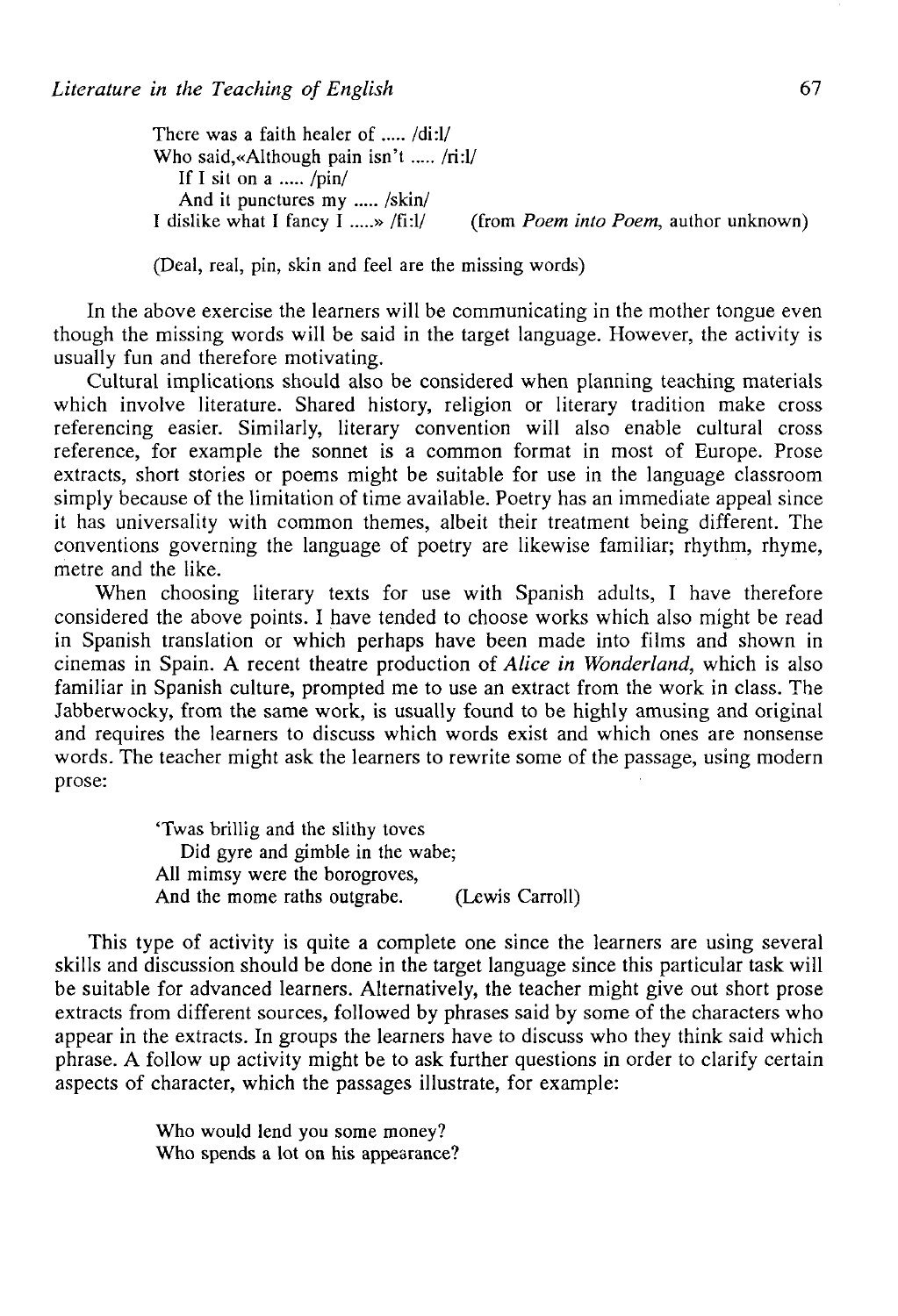This kind of activity requires quite a lot of imagination but the teacher will have considered this when choosing such an activity with a particular group. As far as language function is concerned, the learners will be agreeing with each other, disagreeing, giving opinión and making suppositions. They also might be able to identify with some of the characters and this could give rise to some interesting discussion work. Alternatively, the learners might be asked to guess the title of a prose extract or some poetry. Another worthwhile activity with advanced learners is to rewrite some poems without punctuation and mix them up with prose extraéis. The learners have to identify which extracts were originally written in the form of poetry. This leads to much discussion and it is surprising to see how even experienced learners will make erroneous choices. Jigsaw listening or reading tasks are another way of using literary texts. The learners are given the lines of a poem in the incorrect order. The activity is more fun if the lines are written on large strips of card. In groups learners read out loud the line they have and the group decides what they think the correct order is. The teacher might say what the opening line is. As a listening activity, the teacher reads out the poem and the learners put the lines in the correct order. Another listening activity which I have used in teacher training seminars has been to read a poem at normal speed and ask the participants to write down as much as they can. After about three hearings most people have been able to complete the poem. There are numerous activities that the teacher can prepare in order to provide a stimulating leaming situation for the language learner but in the framework of literature. The teacher's enthusiasm towards the material will undoubtedly be communicated to the learners. Fortunately, there are more textbooks on the market which help the teacher to develop new ideas in this area. For example, the teacher can offer three versions of a poem and the learners have to decide which version is the poet's final choice. Maley and Duff (53) offer three versions of *The Eagle* by Lord Tennyson. My own experience has been that students do not agree with the final versión, however, this conclusión causes some amusement and rounds off a stimulating discussion on the use of effective language. This paper has examined how the use of literary texts can be a positive leaming experience in the language classroom and concludes that their use should not only be to illustrate particular linguistic aspects but should also arouse the emotions in some way, that is, to encourage a reader response. One might suggest that using literature should enhance the learning situation and form an integral part of the leaming process as a whole and should be introduced if and when the teacher feels it appropriate with a given learner group. Certainly, there seems to be more reference to literary texts in language course books *(Headway Advanced* Unit 2). Indeed, there are authors who encourage adapting some ideas and activities for use across the whole range of levels (Collie and Slater 2) Some educators might say that the sooner leaners are introduced to literature in the target language, the better.

## Works Cited

Brumfit, C. J. *Language and Literature Teaching: from Practice to Principie.* Oxford: Pergamon Press, 1985.